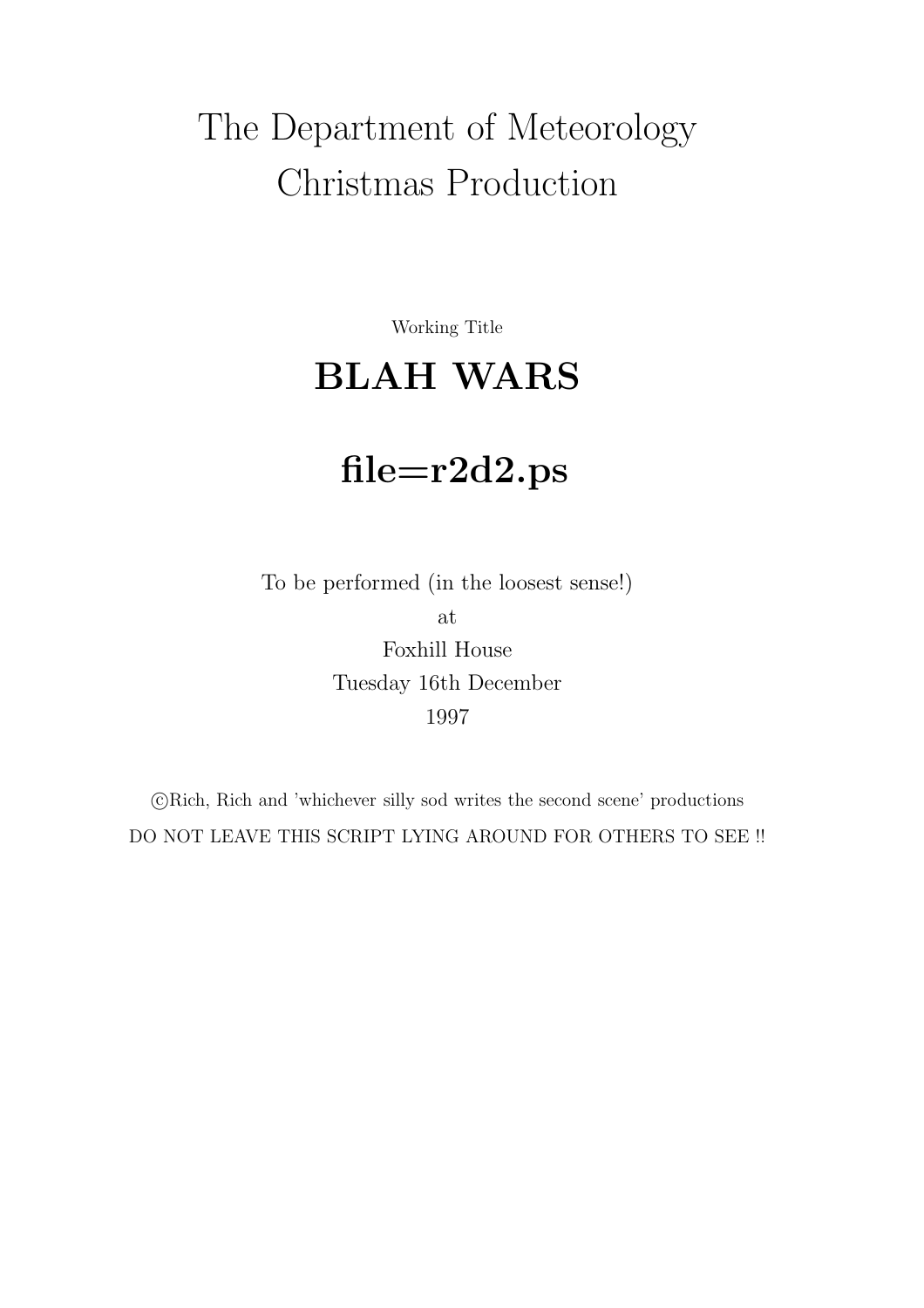## CAST LIST

In order of the number of lines you are likely to forget.

LUKE HADLEY-SKY-WALKER – PRINCESS LAYER–CLOUD – OB KEN–SPIERS KANOBI – CAPTAIN RG BERKS – PV KNIGHT 1 – PV KNIGHT 2 – PV KNIGHT 3 – NARRATOR – SPOCTREGAR – SCOTTY – SWIPC-3P0 –

DARTH VALDEZ – PRINCIPLE INTEROGATER 1 – PRINCIPLE INTEROGATER 2 –

OTHERS –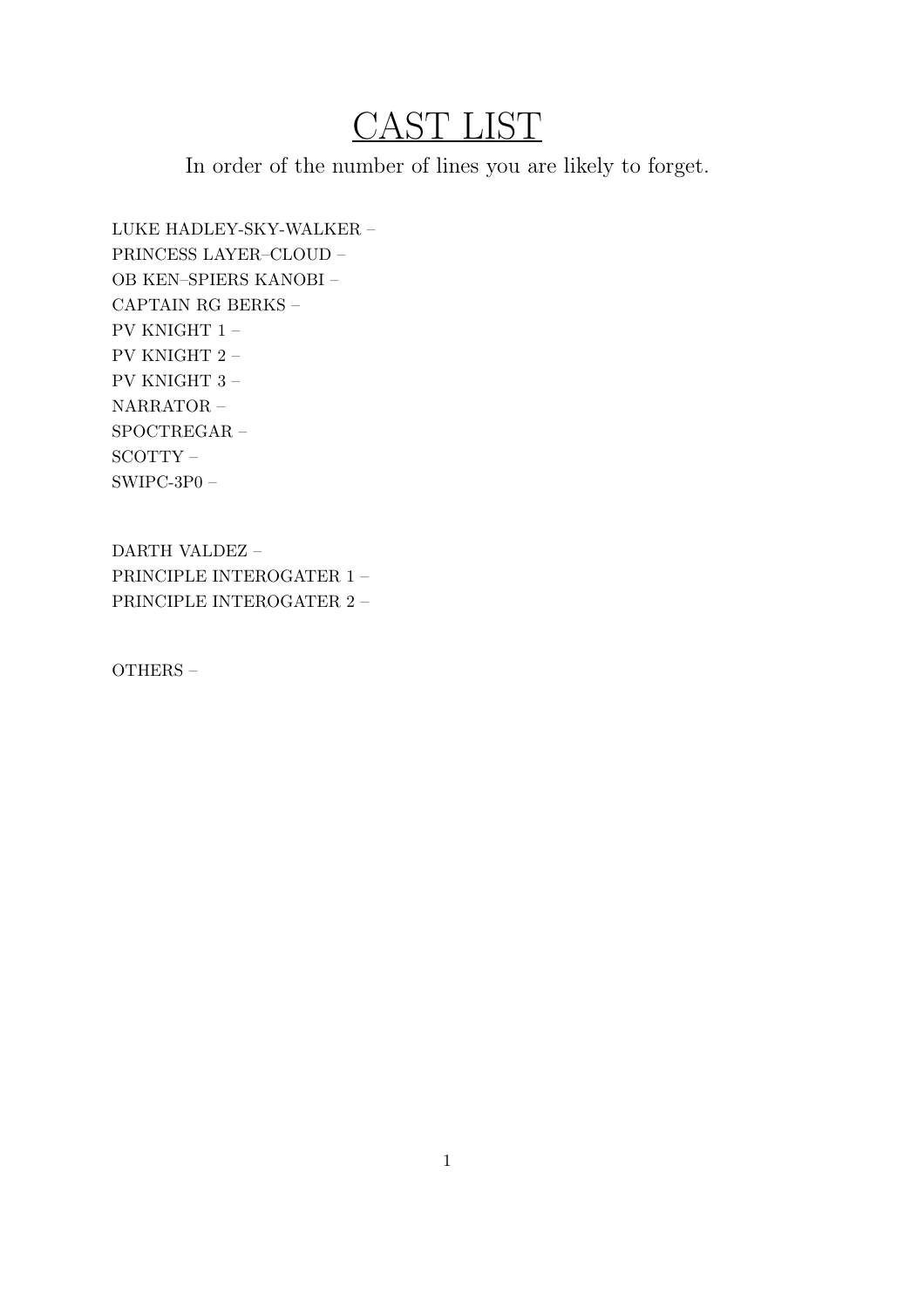## scene 1

## get to know the rebels and hopefully the plot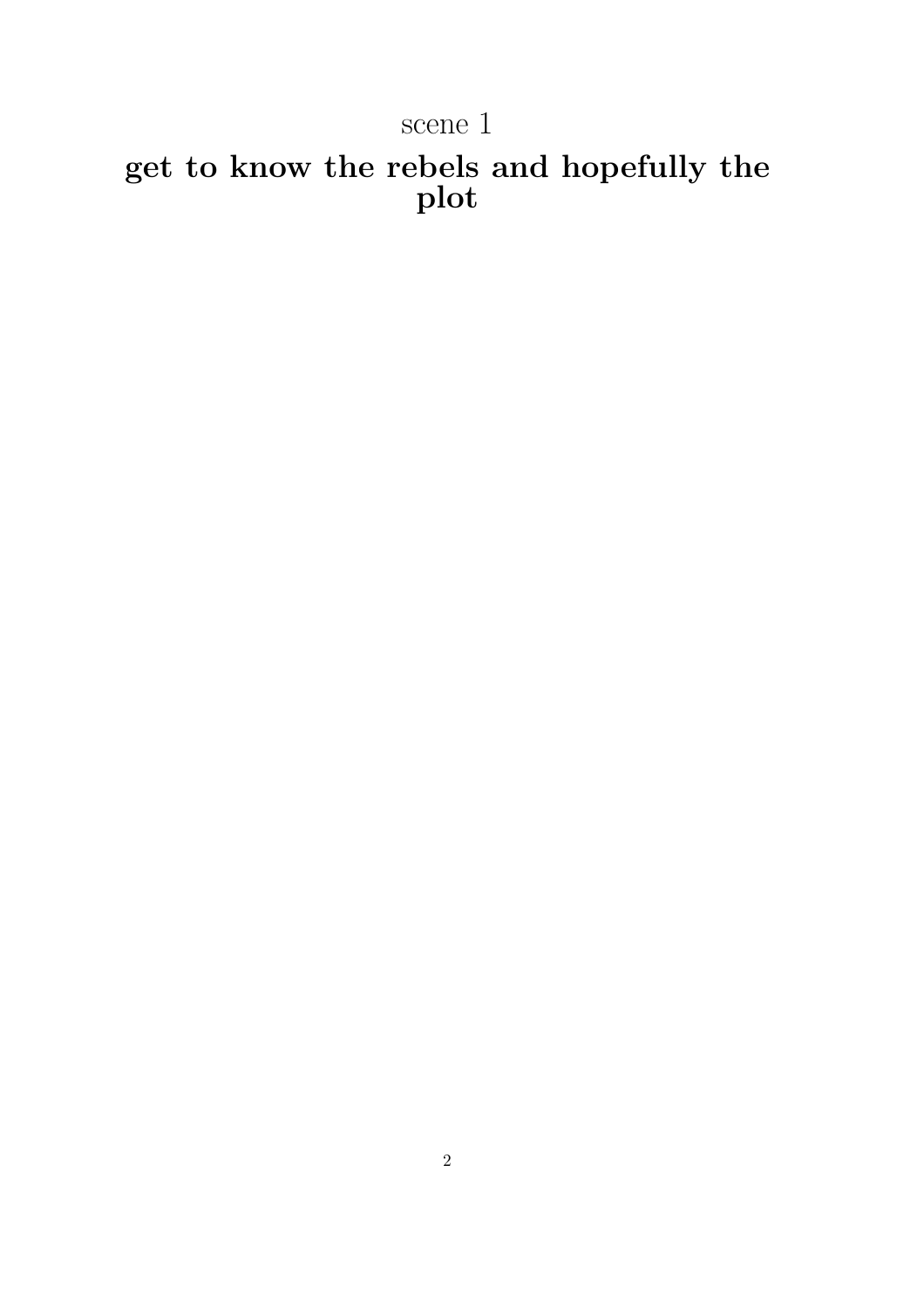## Scene 2

## The middle scene that probably involves training  ${\rm PV\text{-}K}$ nights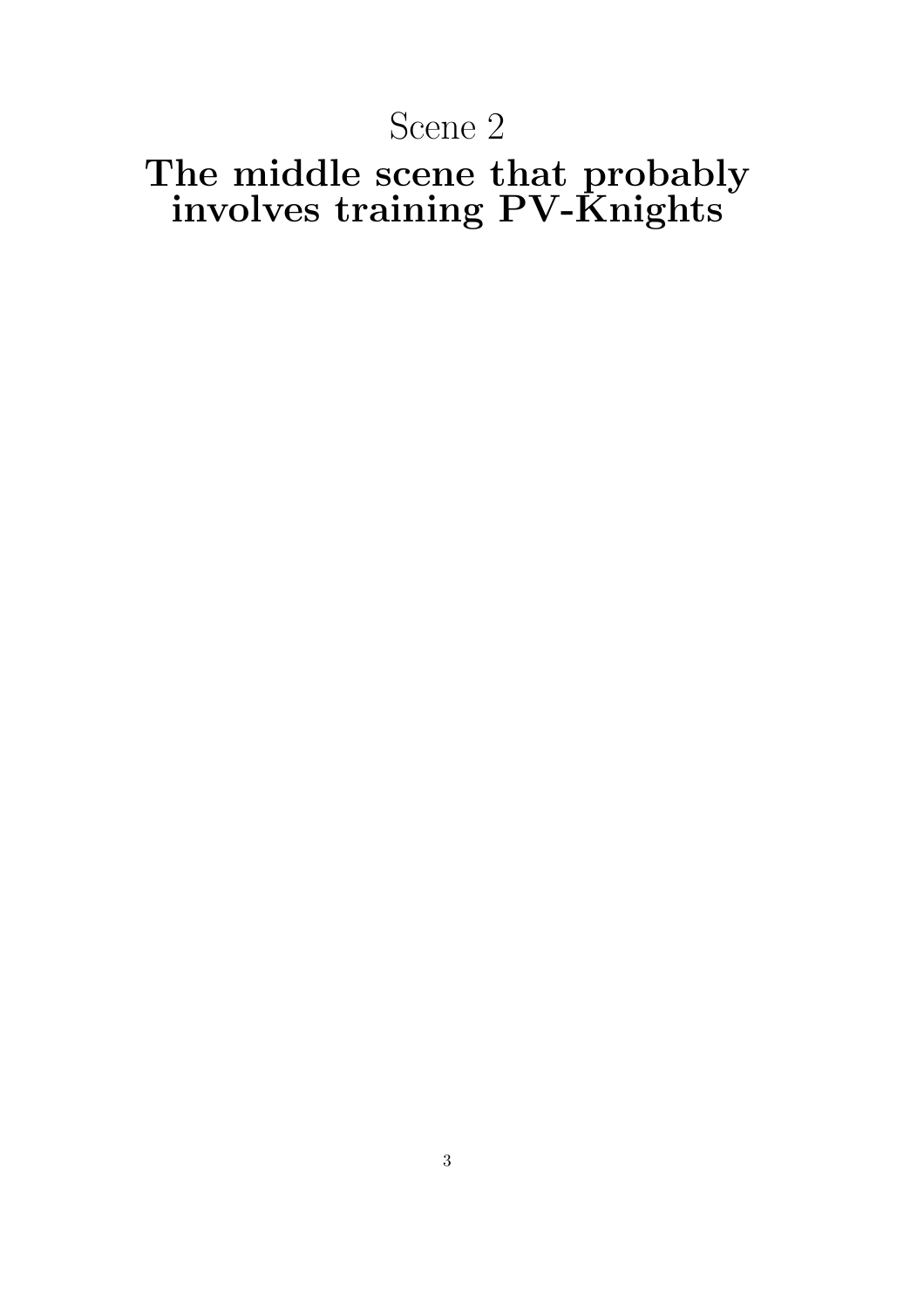## Scene 3 The final ass-kicking scene

The concluding part : The evil forces of the Bracknellian Empire have moved the DGCM their weapon of mass destruction near to the Planet Newbuilding and plan a devastating assault on the rebels home world to rid it of all weather (well at least when the cray time becomes available, these bloody paelo-bombers wanting to know what blowing up planets of the past would have been like, and how similar it is to blowing present day planets up, who cares ?!) ..ah sorry where was I ? ... yes the DGCM is ready for the devastating attack, the rebel forces are hard at work on the planet figuring out the best course of action.

PV-Knight one is sat down at a table with a piece of paper and a pen and looking at a chart gathering information from it. PV-Knight one and three strolls in to see what he's doing.

## PVK1

What you doin' ?

## PVK2

(very defencively, and shielding his paper) Never you mind.

### PVK1

Oh I know what you're doing, you're entering the current disaster game aren't you ?

#### PVK2

I might be.

## PVK1

Show us what you've put then ?

## PVK2

No you'll copy.

#### PVK1

No I won't I promise, anyway it won't make any difference' cause I've already entered this week. Come on what have you put for the number of rebel base destructions ?

## PVK2

(sheepishly) 3 ?

## PVK3

(laughing) 3 ! Are you serious ? there was 5 in one day last week and that was all on one planet, there's another 10 bases on that planet which are bound to be destroyed soon, negative points for you hoo this week!!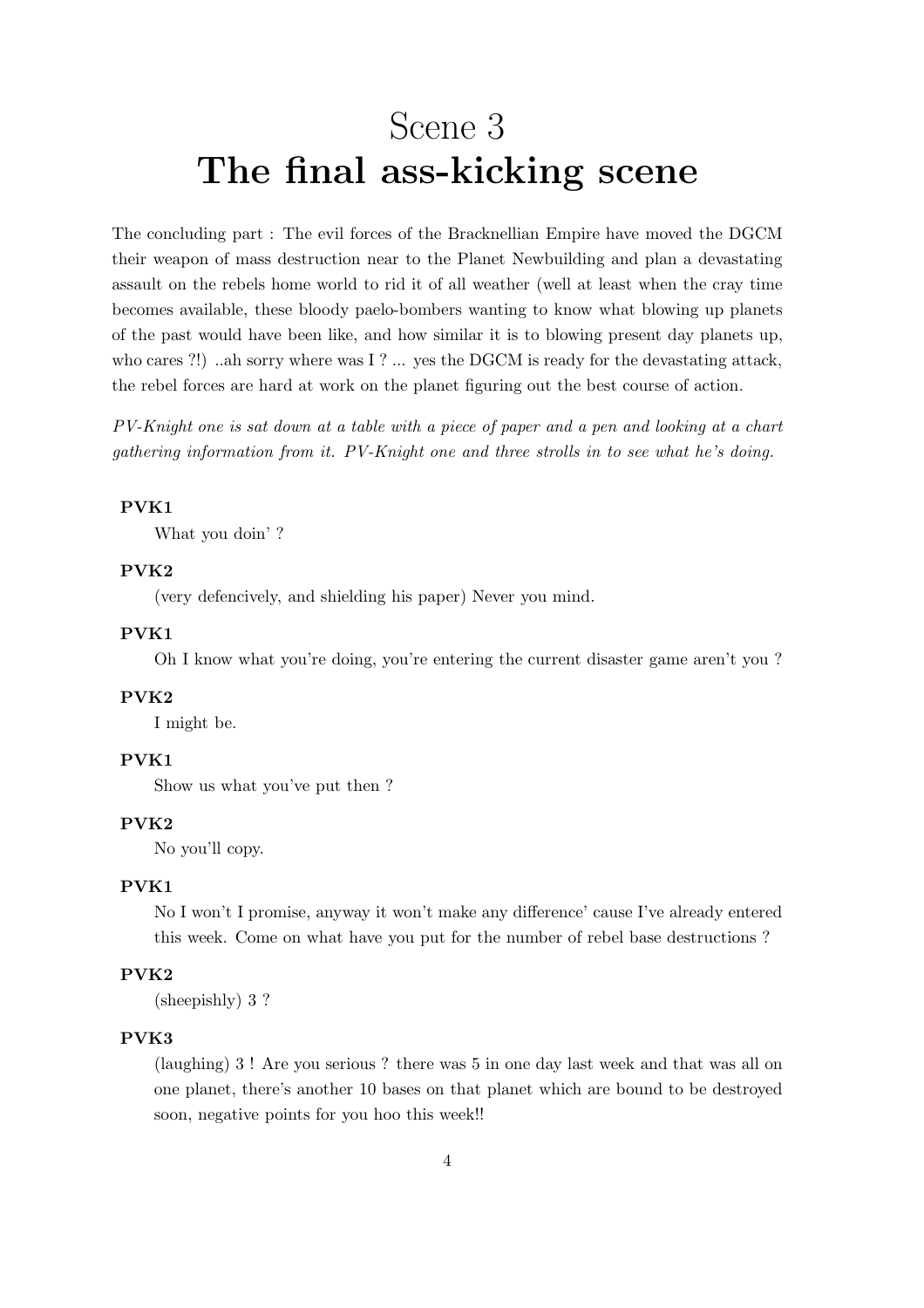#### PVK2

No! no ! not necessarily I think I've got a good chance with the nuclear fallout total for the weekend.

## PVK3

Which planet was it for I can't remember now ?

## PVK2

Er the planet ECMWURanus. I've put down 12000 becqerrels 'cause there was a nuclear war and two reactor melt-downs there just two weeks ago.

## PVK3

Yeah I think that's what I put, anyway what about the usual tricky one that's dead unpredictable, and no-one ever gets right (PVK2 shakes his head unknowingly) you know the number of disease epidemics on the planet OSLOnia.

## PVK2

(with sudden realisation) Oh yeah I mean what is it with that planet. Some weeks it seems a dead cert that they'll at least have an outbreak of cholera, dysentery and malaria and then low and behold the government takes measures to improve the quality of the water supply and then hey presto not one single epidemic. I'm always getting negative score for that one.

#### PVK3

Anyway I've played safe on that one this week and just gone for the one minor smallpox outbreak.

## PVK2

Yeah that seems reasonable I think I'll go for that *(scribbles things down)*. Well better get my entry logged into the Nebula Net interface.

## PVK1

Oh no you don't do it like that anymore !

## PVK2

What do you mean, why how do you do it now then ?

## PVK1

Well apparently you have to copy your answers down onto a piece of scrap paper and put it in that cardboard box over there.

### PVK2

Blimey ! these techno-freaks they can't leave anything alone can they ? Always having to update everything. Oh and they won't be happy up there on the JCMMenterprize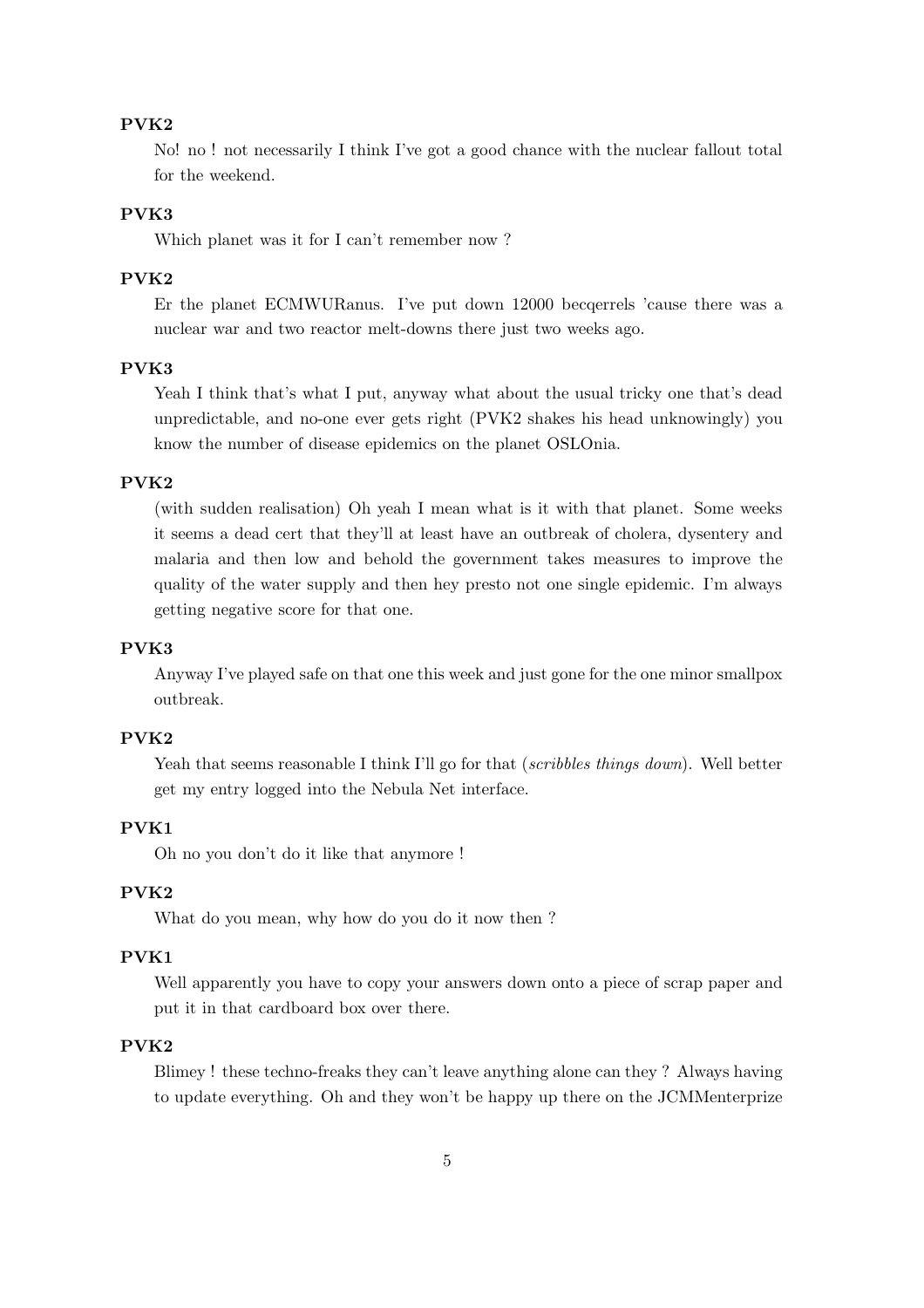you know (in sarcastic voice) 'we can't get hold of pens and paper up here' that's what they'll say, they will.

There is the sound of people approaching from stage left.

#### PVK1

Shhh someones coming, quick look like we're actually doing something ready for the attack.

Luke and Layer approach from stage left followed by RG Berks and swipc-3P0. Layer paces uncomfortably.

## Princess Layer-Cloud

Luke the DGCM has already moved into position, performed the reconfiguration step and assimilated data from half the planet, what are we going to do ? we don't have much time

#### Luke Sky-Hadley-Walker

Don't worry I think I may have an idea. Troops loyal to your heiness have infiltrated the distant empire outpost of Hadley Centuria, obtained secret internal reports of the DGCM and managed to hide them in my trusty droid swipc-3P0. Sadly many careers were lost to the dark side in order to obtain this vital information.

## swipc-3p0 (scouse accent optional)

Yes Luke I have them here in my state of the art data banks. 3p0 pulls a Hadley Centre technical report from under his jumper.

## Princess Layer-Cloud

Is there any way we can stop the DGCM ?

#### Luke Sky-Hadley-Walker

I've looked at the reports very closely and although they're written in terrible English contain far too many uncaptioned figures and they're numbered with some bizzare system that is complete nonsense, I think there may be a way to infiltrate the DGCM with our virus.

Luke and layer have a conference around a small table laying out the technical reports under the light of a small lamp, pointing at various intervals. Could borrow a technical report or some UM documentation.

#### Luke Sky-Hadley-Walker

Your assessment please Cap Berks

## Captain Berks

The reports seem to indicate as suggested in OB Ken-Spiers Kanobi seminar that a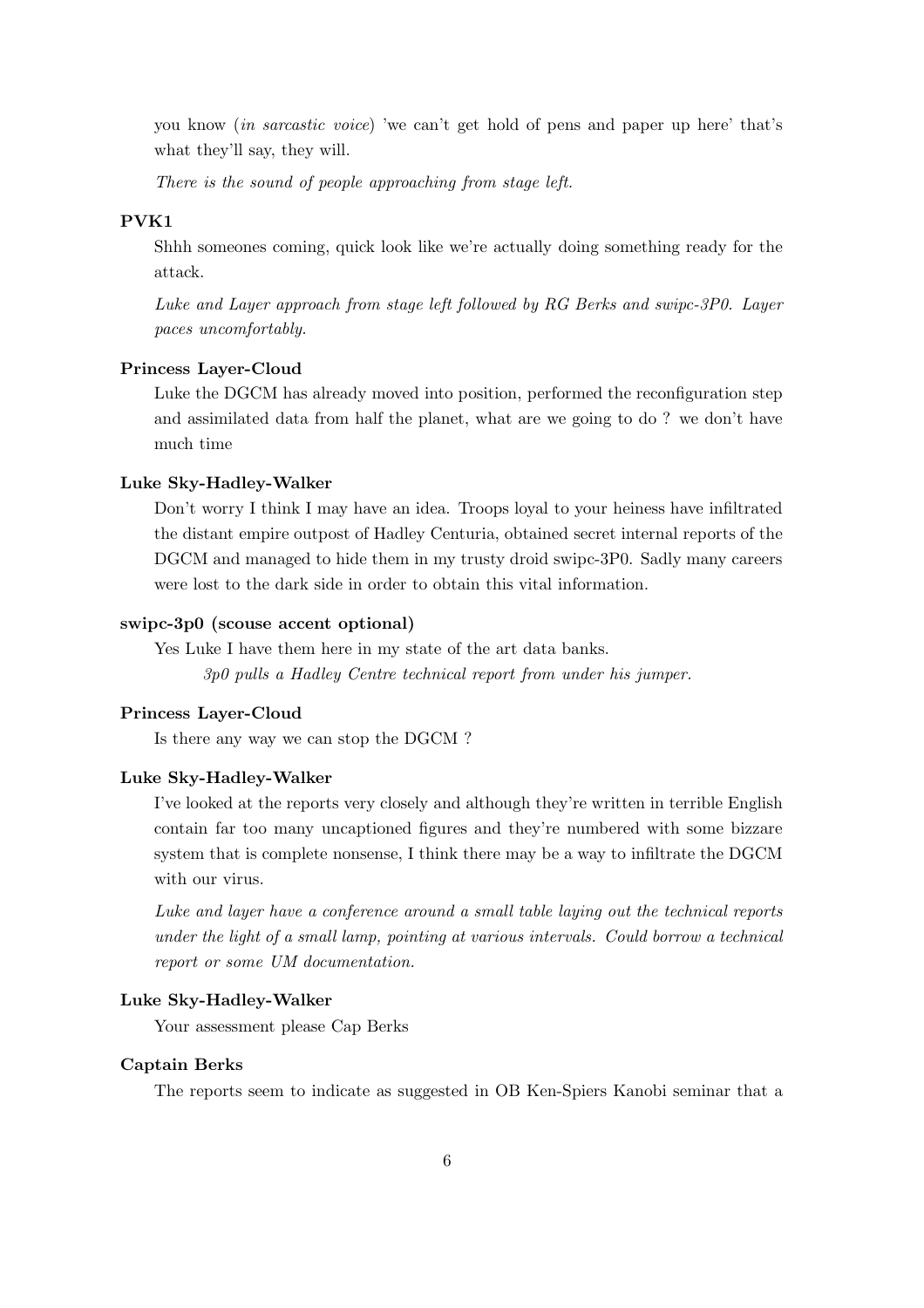glitch in their parameterisation scheme and one in particular, the gravity wave drag appears to be very suspect and subject to frequent failure.

#### Princess Layer-Cloud

How can we use this to our advantage then ?

### Luke Sky-Hadley-Walker

Well it's a long shot but if we can somehow intensify the convection over here using Spoctregar's virus (Luke points to an arbitrary point) then the gravity wave drag scheme will not be able to cope with the massive upward momentum transfer and crash the whole DGCM !

#### Princess Layer-Cloud

How do you know it will work ?

#### Luke Sky-Hadley-Walker

I don't but hey the met office have had that problem for years !

#### Princess Layer-Cloud

I think this is the time to send in our newly trained PV-Knights as X-Pilots, they are our only hope for survival. If they don't act soon then we're doomed.

#### Luke Sky-Hadley-Walker

No Layer we cannot be too hasty, condition must be absolutely perfect in order that we have the best possible chance for success. Captain you've been out there in the nebula, what's your forecast of the best time to attack.

The captain stands in front of a poster board with tv weather type maps and will proceed to give a TV type forecast but for equivalent inter-stella conditions.

#### Captain RG Berks

Well Luke this afternoon will see temperatures rising to a pleasant 3.2K in the centre nebula, but on-planet solar winds will keep temperatures in the outer nebula down to a cool 3.1K so be careful of the patchy dry ice in the inter-galactic expressway. There will be persist-ant meteor showers around the planet's Hadley Centuri, and ECMWranus so be sure not to forgot your lead umbrella.

As we are just three days before the perihelion you can expect burn times of the inner nebula to be of the order 20 or 30 ... micro seconds so slap on that factor 50..000 sun lotion if you intend to be catching some rays.

Lighting up times are as usual, all the time on the dark side of the non rotating planet NERCury, and if you're thinking of taking an inter galactic trip this weekend well the Costa black hole is looking like the place to be, but as usual there probably won't be room to move especially near the resort of singularity.

Well that's all from me now back to the studio ..er Anthea ..er Luke.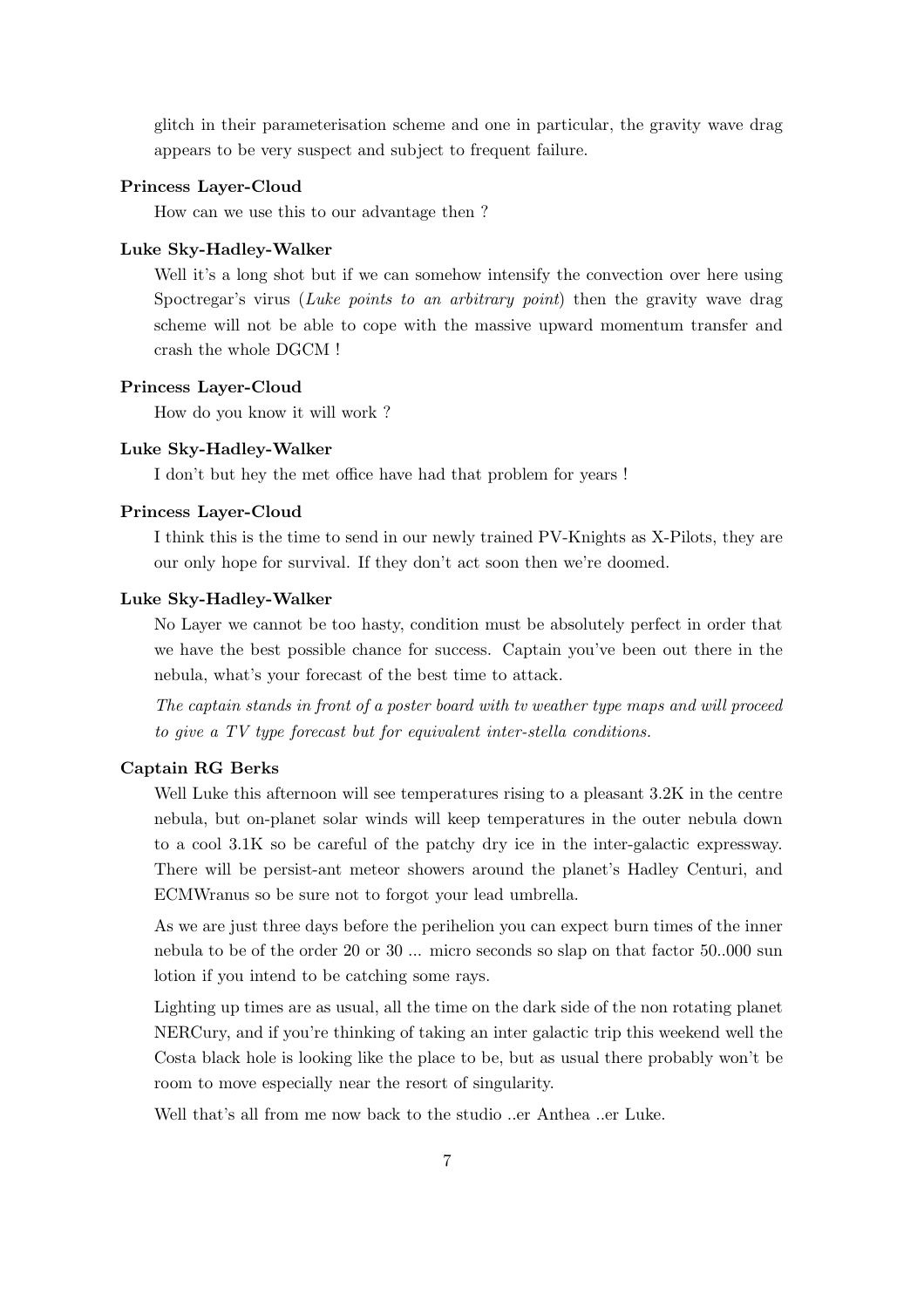#### Princess Layer-Cloud

Err.. thank you captain (turning towards Luke) I think the time is right PV Knights to your ships, and the DGCM !

The three PV-Knights disappear off stage to prepare for battle followed by Luke. Princess layer looks surprised.

### Princess Layer-Cloud

Luke what are you doing ?

### Luke Sky-Hadley-Walker

Don't worry my princess my place is out there in the thick of the routines, fighting on the side of good against the tyranny of evil. I know your life will barely be worth living if I don't make it back, and you will probably consider suicide, but you must not cry just tell the world how brave I was in battling the dark side.

## Princess Layer-Cloud

Oh I didn't mean that, I was just going to make sure you didn't forget your helmet.

### Luke Sky-Hadley-Walker

(looking a bit stunned) Oh yeah right thanks, come on 3P0 lets go.

#### swipc-3P0

Ok master Luke.

3P0 proceeds to walk the wrong way.

## Luke Sky-Hadley-Walker

3P0 where are you going it's this way !

#### swipc-3P0

Sorry Captain, it's this dodgy Australian met service advection scheme that you've programmed into me, I'm having trouble with their sign convention

ACT II

## Narrator

The 3 PV knights and Luke head towards the Bracknellian empire. They get a little held up on the inter-galactic expressway, and have trouble negotiating the ring-planet orbiting system, but luckily manage to get to the empires headquarters to try and stop the DGCM.

Our heros and heroine sneak in and narrowly avoid being seen by someone official looking wearing a brown flanelette suit with matching under-pants.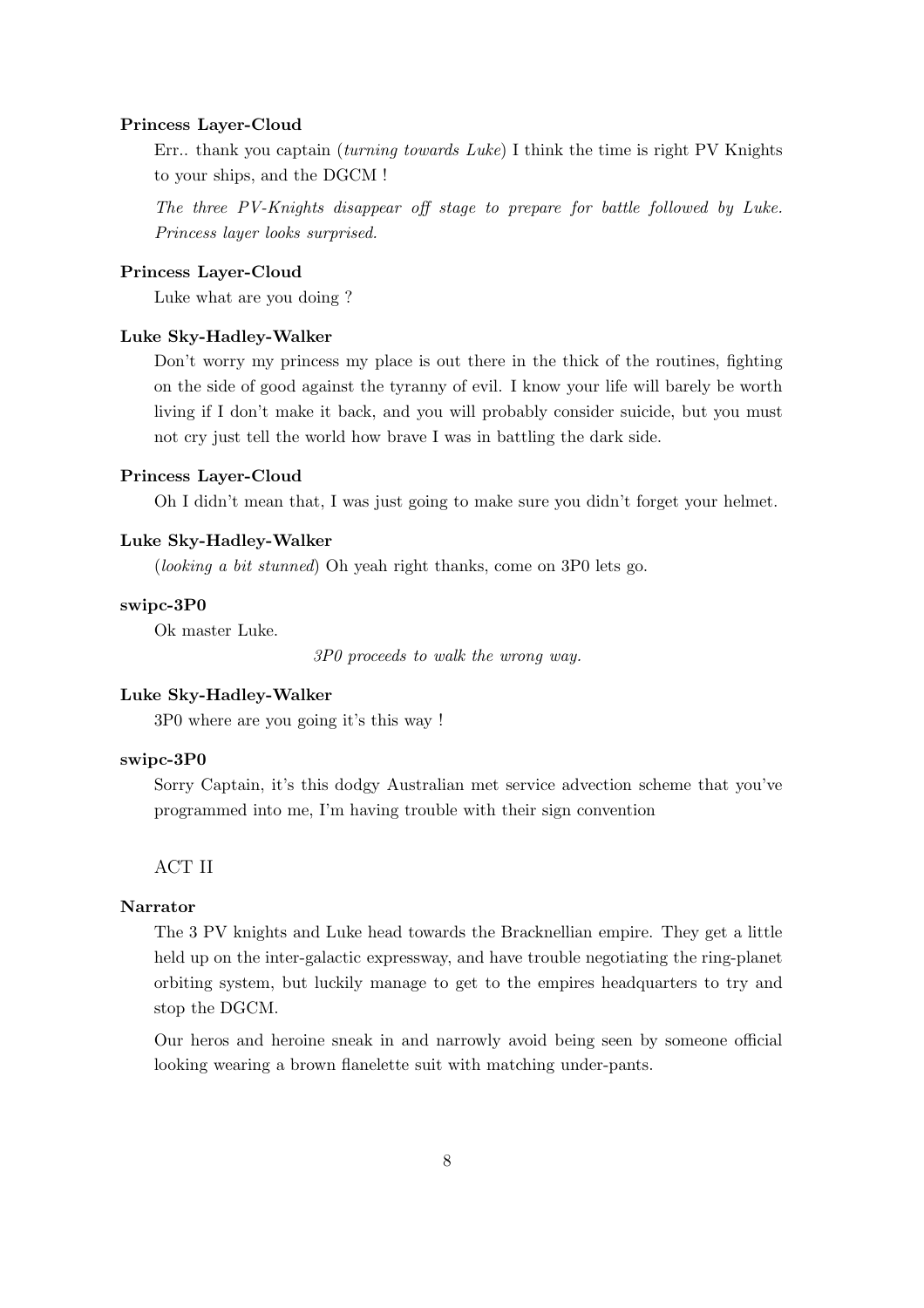#### Luke Sky-Hadley-Walker

We must find out where they control the DGCM from, time is precious !

There a sound of someone approaching off stage.

## PVK 1

Quick hide everyone !

Everyone rushes to hide and manages to do so except PVK1. A storm trooper walks in and spots PVK1

#### ST1

Who are you ? and where's your security pass ?

## PVK1

Errm I think I've left it in my office, sorry I'm new I've only been here a week.

## ST1

You're new, well why didn't you say so, you probably haven't had the tour yet have you ?

## PVK1

The tour ?

#### ST1

Yes the tour ! (ST1 puts his/her arm around PVK1 and leads him/her off stage) Yes, we'll start at the bottom floor with the department that used to make the small sticky symbols for TV forecasts, and work our way to the top and the department that provides forecasts Albanian hill farmers. Should only take a couple of weeks.

PVK1 is lead off stage looking horrified whilst the others come out of hiding.

## PVK2

What a way to go, another soul lost to the dark side !

#### Luke Sky-Hadley-Walker

Casualties of war, we must find a terminal to down-load our virus. swipc-3P0 can you interface with the central GCM and locate the DGCM routines ?

#### swipc-3P0

No problem Luke !

swipc-3P0 puts his hand in some kind of socket.

### swipc-3P0

Searching ......... Found ....... Lunchtime menu .... Canteen ..... It's fish today.

#### Luke Sky-Hadley-Walker

No that's not it you stupid droid, keep going !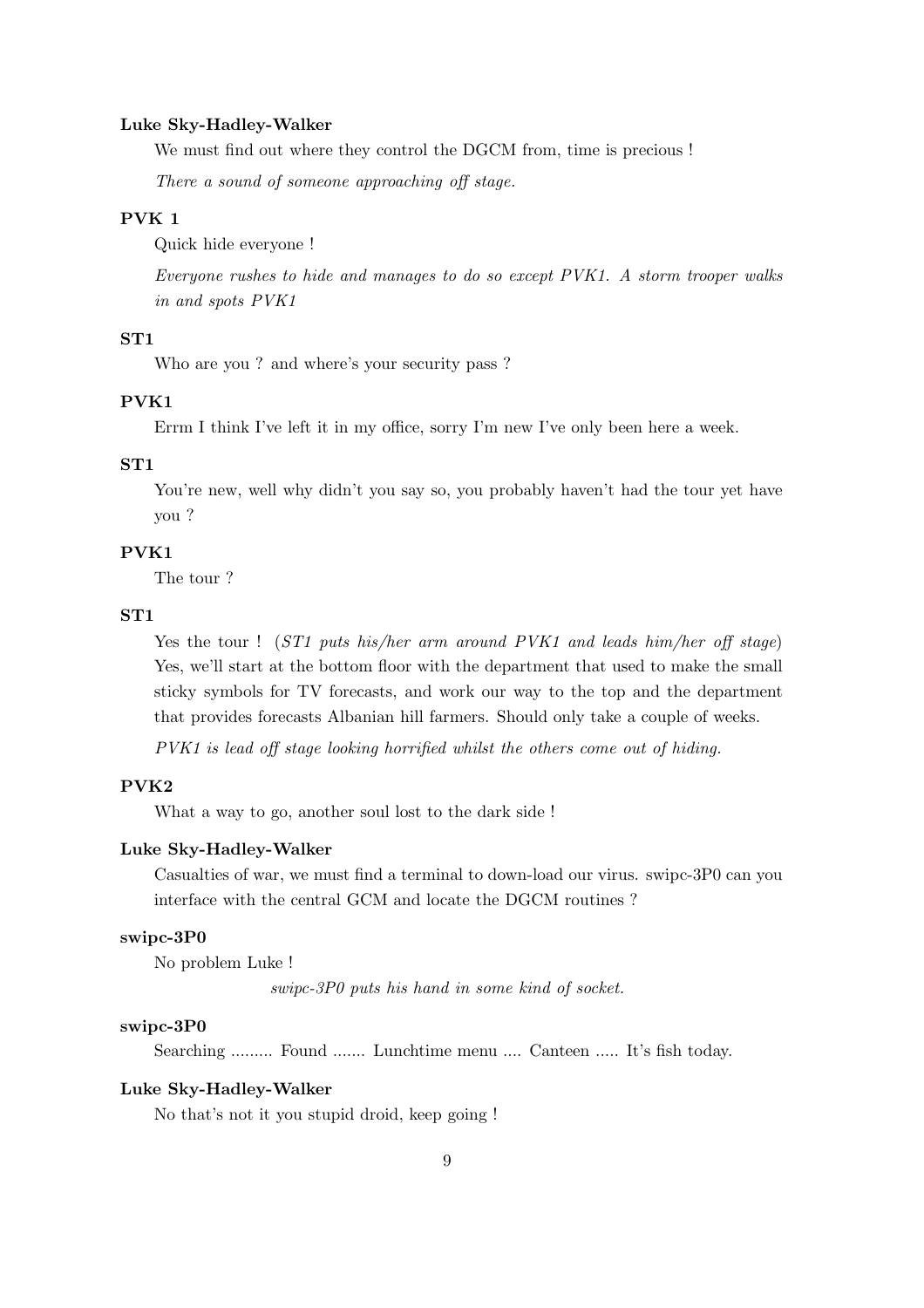#### SWIPC-3P0

Searching ............. Found ..........The Isobar...... Special offer ....Buy one geostrophic sunrise get a second free.

## Luke Sky-Hadley-Walker

Suffering Static-Stability find something useful will you ! Again there is some noise from off stage.

## PVK2

Someones coming again, No time to hide, just look like we actually work here.

#### Luke Sky-Hadley-Walker

3P0 make yourself look like a sun workstation.

Everyone makes attempts at looking like they are working and SWIPC-3P0 makes like a sun workstation whilst Luke taps away on him.

Stormtrooper 2 walks in.

## ST2

We're having a game of team X-pilots and we're looking for a couple of people to make up numbers, any volunteers ?

PVK2 and 3 ponder a while wondering whether it is more important to save their planet or make up the numbers for a game of team X-pilots. Obviously there is no competition and run off stage following the stormtrooper.

#### Luke Sky-Hadley-Walker

Well there's loyalty for you ! It's just me and you now rusty er trusty droid. Lets find those DGCM routines and get out of here !

#### swipc-3P0

Searching ...... Found .....DGCM routines.

#### Luke Sky-Hadley-Walker

At last now all of newbuilding will be safe ! Never again will we be threatened by the commercial interests, glossy pamphlets and flux correction schemes of the dark sides.

Luke goes to insert the disk, but Valdez walks in with a light sculpture and goes to attack !

## Darth Valdez

I have you now postgraduate one !

Layer and Ken Kanobi appear on stage

#### Princess Layer Cloud

Luke, look out !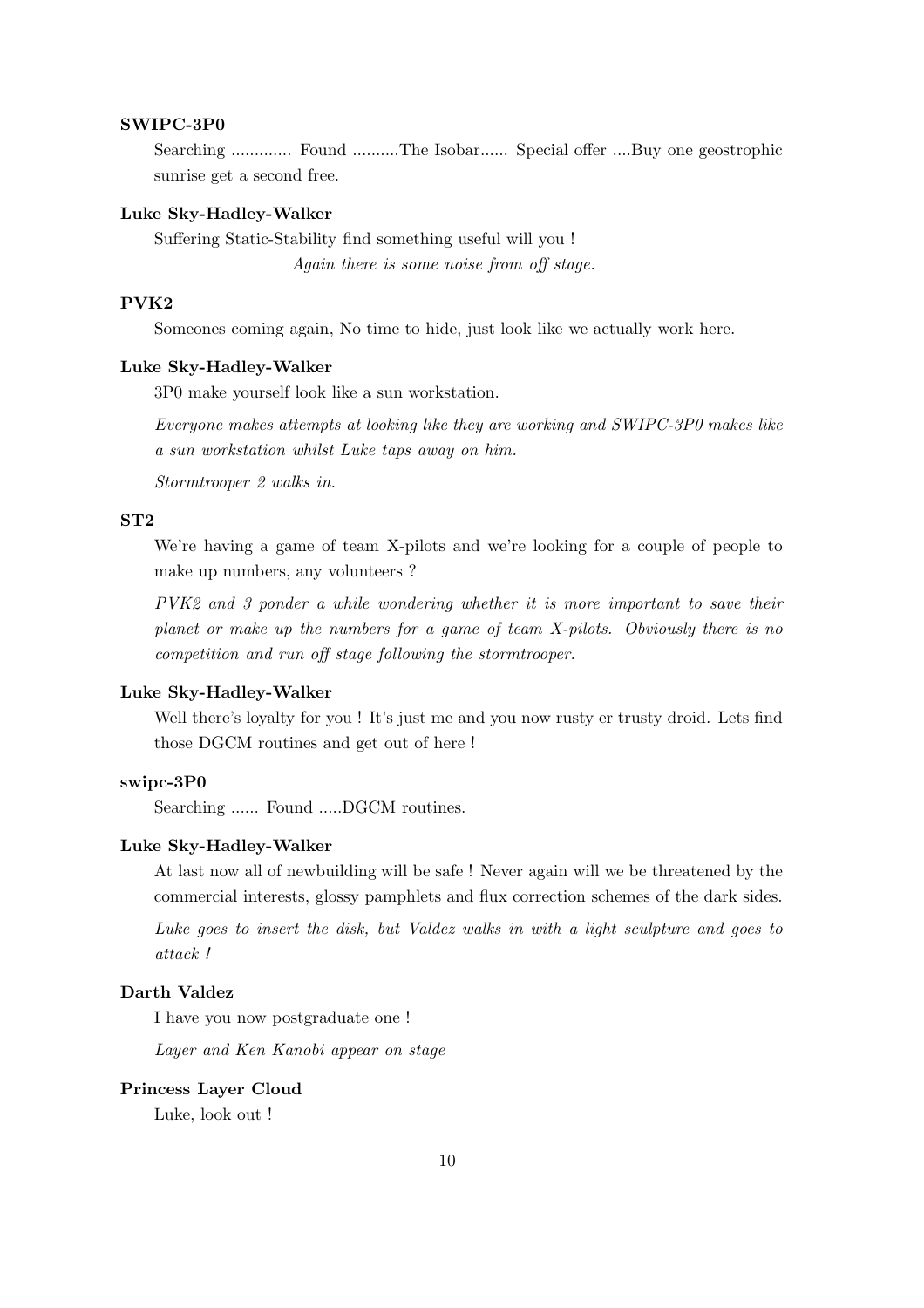Luke and swipc-3P0 manage to avoid being hit by Valdes and run over to Layer and Kanobi, Valdez probably get's his sculpture stuck in something !

#### Luke Sky-Hadley-Walker

Layer, Ken, what are you doing here ?

## Luke Obi-Ken Kanobi

We thought you could do with some help

## Princess Layer-Cloud

And you've forgotten your lunch, you know how your bowels play up if you don't eat regularly.

#### Luke Sky-Hadley-Walker

No time for that now, what are we gonna do about Valdes.

## Princess Layer-Cloud

Oh yeah look at the size of his light sculpture !

## Obi Ken Kanobi

Don't worry Luke I had a feeling that this would happen when the mean monthly barometric pressure maximum turned out to be the seventh highest for 15 years, so I bought along one of newbuilding's sacred light sculptures as well.

## Darth Valdes

You didn't seriously think that you and your measly academics could beat the better funded dark side did you ?

A fight ensues

## Princess Layer-Cloud

Be careful with the light sculpture Luke, it cost us a fortune !

Luke starts to lose

## Luke Sky-Hadley-Walker

Look a circum-polar arc on a cirrus cloud with fall streaks.

## Darth Valdes

Looking up I didn't know you could get them this time of year.

Luke lunges and fatally wounds Valdes

## Darth Valdes

Aaarrgh ! Tricked by a mere PhD student